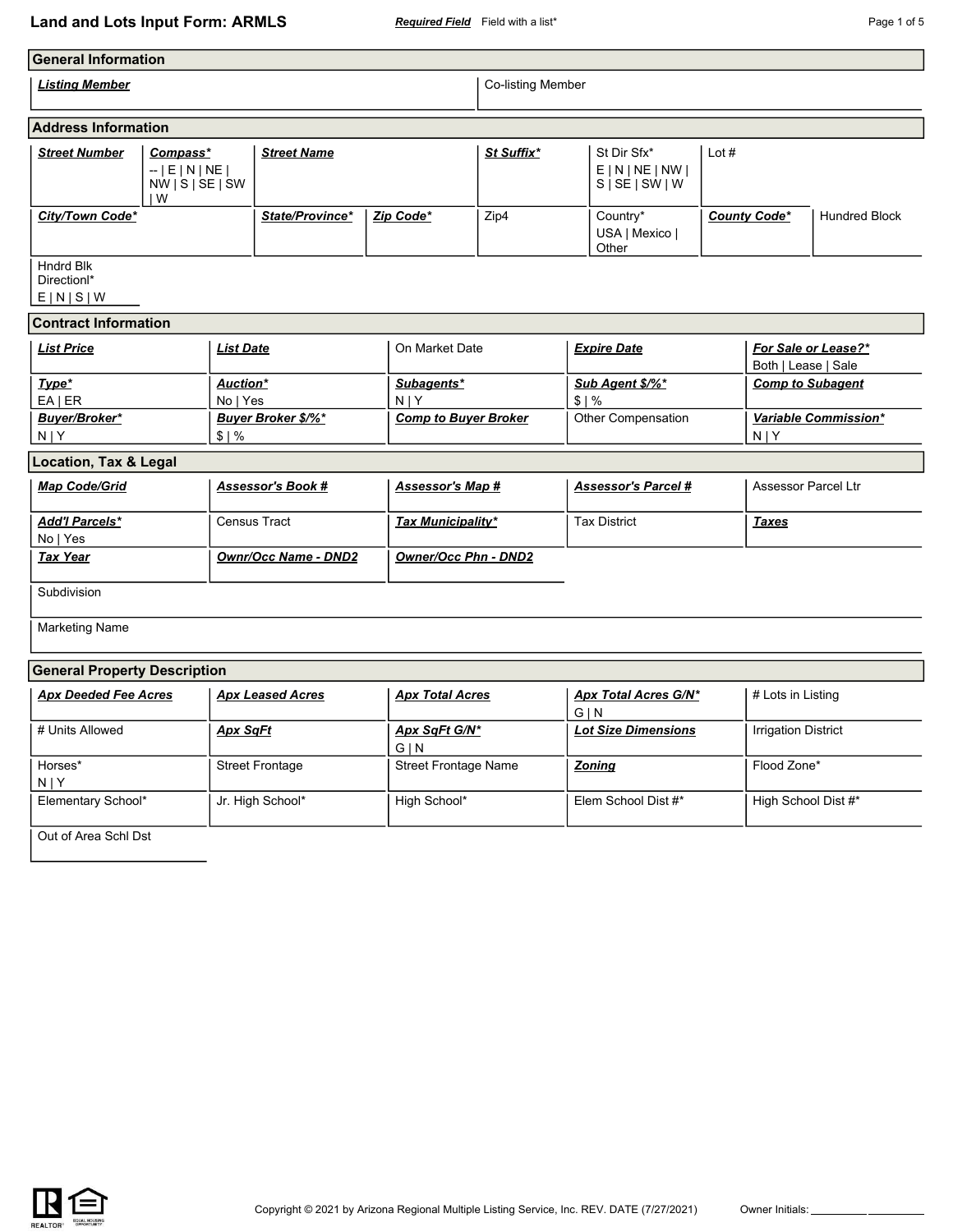| <b>Remarks &amp; Misc</b>                                                                                               |  |  |  |  |
|-------------------------------------------------------------------------------------------------------------------------|--|--|--|--|
| Cross Street                                                                                                            |  |  |  |  |
| Directions                                                                                                              |  |  |  |  |
|                                                                                                                         |  |  |  |  |
|                                                                                                                         |  |  |  |  |
| <b>Public Remarks</b>                                                                                                   |  |  |  |  |
|                                                                                                                         |  |  |  |  |
| Private Rmks - DND2                                                                                                     |  |  |  |  |
|                                                                                                                         |  |  |  |  |
|                                                                                                                         |  |  |  |  |
| Semi-Private Remarks                                                                                                    |  |  |  |  |
|                                                                                                                         |  |  |  |  |
|                                                                                                                         |  |  |  |  |
| Office Remarks                                                                                                          |  |  |  |  |
|                                                                                                                         |  |  |  |  |
| Seller Opt Out: Seller Directs Listing to be Excluded from Internet Seller Directs Address to be Excluded from Internet |  |  |  |  |

Seller Directs Listing to Not Be Used in AVMs on Internet L\_Seller Directs Listing to Not Allow Comments on Internet Publish this listing to: ⊟IDX ⊟azcentral / Street Scout ⊟realtor.com ⊟Homes.com ⊟Homesnap ⊡Nighthawk ⊡Apartments.com ⊟Open Houses Direct **Showingly** 

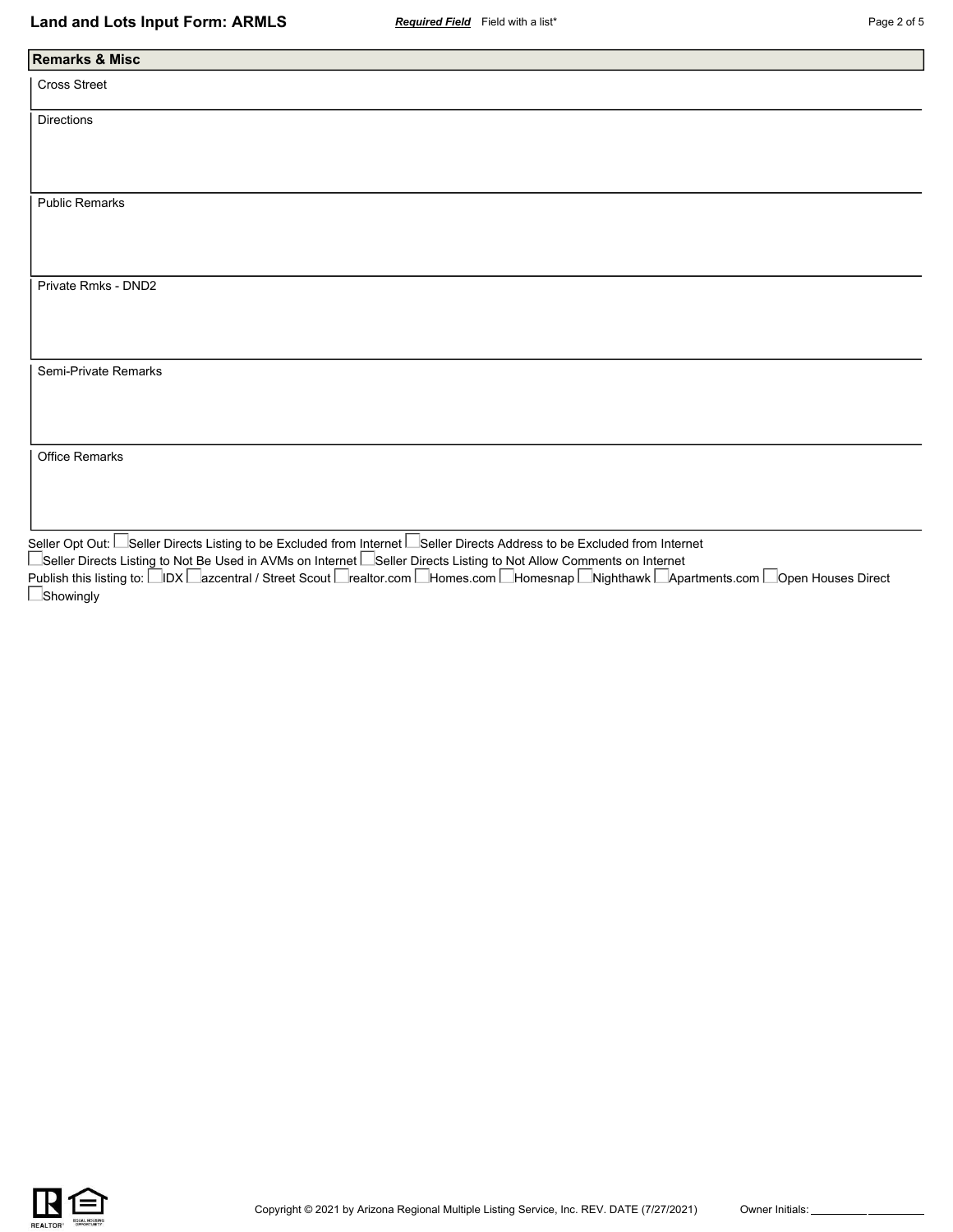**Land and Lots Input Form: ARMLS** *Required Field* Field with a list\* **Page 3 of 5** Page 3 of 5

| <b>Auction Info</b>                          | <b>Assoc/Prop Info</b>                                 | <b>Proposed Density</b>                                                |  |
|----------------------------------------------|--------------------------------------------------------|------------------------------------------------------------------------|--|
| <b>Auction Date:</b>                         | <b>HOA Y/N:</b>                                        | 00 - 01 Units P/Acre<br>02 - 05 Units P/Acre                           |  |
| Minimum Bid Price:                           | <b>HOA Transfer Fee:</b>                               | 06 - 10 Units P/Acre<br>11 - 15 Units P/Acre                           |  |
| Reserve:                                     | HOA Fee:                                               | 16 - 20 Units P/Acre<br>21 - 25 Units P/Acre                           |  |
| <b>Auction Contact Name:</b>                 | HOA Paid (Freq):                                       | 31 - 35 Units P/Acre<br>26 - 30 Units P/Acre                           |  |
| <b>Auction Contact Phn:</b>                  | HOA Name:                                              | 36 - 40 Units P/Acre<br>40+ Units P/Acre                               |  |
| Auction License Nbr:                         | <b>HOA Telephone:</b>                                  | Other (See Rmks)                                                       |  |
|                                              | PAD Fee Y/N:                                           | <b>Development Status</b>                                              |  |
| <b>Legal Info</b>                            | PAD Fee:                                               | Raw Land<br>Subdivision Plat Apv                                       |  |
| Township:                                    | PAD Paid (Freq):                                       | Plans Available<br>Plans Included                                      |  |
| Range:                                       | <b>Assessed Balance:</b>                               | Off Site Imp Needed<br>Off Site Imp Complte                            |  |
| Section:                                     | <b>Assessed Yrs Left:</b>                              | On Site Imp Needed<br>On Site Imp Cmplete                              |  |
| Lot Number:                                  | <b>HOA 2 Y/N:</b>                                      | Prelim Eng Needed<br>Prelim Eng Included                               |  |
| Cnty Rcrd Bk & Pg #:                         | HOA 2 Transfer Fee:                                    | See Remarks<br>Other                                                   |  |
| Special Listing Cond: 1 to 10 req'd          | HOA 2 Fee:                                             | <b>Land Features</b>                                                   |  |
| Auction<br>Court Approval Req                | HOA 2 Paid (Freq):                                     | Waterfront<br>Lake Subdivision                                         |  |
| Exclusion(s) (SRmks)<br>Lender/Corp Apr Req  | HOA 2 Name:                                            | Golf Course Lot<br>Golf Course Subd                                    |  |
| Owner/Agent<br>Pre-Foreclosure               | HOA 2 Telephone:                                       | Cul-De-Sac<br>Corner Lot                                               |  |
| Short Sale Aprvl Req<br>Probate/Estate       | <b>Existing Land Use: 1 to 13 reg'd</b>                | Dual Street Ftg<br><b>Historic District</b>                            |  |
| $\neg$ N/A<br>FIRPTA may apply               | <b>Residential Lot</b><br><b>Commercial Lot</b>        | City Light View(s)<br>Mountain View(s)                                 |  |
| <b>Property Access</b>                       | Industrial Lot<br>Mobile/Mfg Home Lot                  | Gated Community<br>Guarded Entry                                       |  |
| Alarm Code - DND2:                           | RV Lot<br><b>Residential Acreage</b>                   | North/South Exp<br>East/West Exposure                                  |  |
| Gate Code - DND2:                            | <b>Commercial Acreage</b><br><b>Industrial Acreage</b> | Adjacent to Wash<br>Adjacent to Rvr/Strm                               |  |
| Mech-box Code - DND2:                        | Farm<br>Ranch                                          | Border Common Area<br>Borders Pres/Pub Lnd                             |  |
| Other Code - DND2:                           | Mine<br>Packaged Lot                                   | Other<br>Greenbelt                                                     |  |
| Lockbox Location:                            | Other (See Rmks)                                       | See Remarks                                                            |  |
|                                              | Zoned Presently: 1 to 20 req'd                         | <b>Elevation</b>                                                       |  |
| <b>Status Update</b>                         | Single Family<br>Multi-Family                          | <b>Below Sea Level</b><br>Sea Level 1,000 Ft                           |  |
| Multiple Offers Recd<br>REO Apprvl Indicated | Existing P.A.D.<br><b>Planned Unit Devlp</b>           | 1,001 - 2,000 Ft<br>2,001 - 3,000 Ft                                   |  |
| SS Offr Submtd Lendr<br>Buyer Signed Bnk Add | Bsns/Ind/Rsrch Prk<br>Commercial                       | 3,001 - 4,000 Ft<br>4,001 - 5,000 Ft                                   |  |
| <b>Pmt &amp; Rate Info</b>                   | Industrial<br>Agricultural                             | 6,001 - 7,000 Ft<br>5,001 - 6,000 Ft                                   |  |
| Down Payment:                                | Office<br>Mobile Home Park                             | 7,001 - 8,000 Ft<br>8,001 - 9,000 Ft<br>$9,001 + Ft$                   |  |
| Down Payment %:                              | Hotel/Motel<br>Shopping/Retail Cntr                    |                                                                        |  |
| <b>Existing Annual Pmts:</b>                 | Rural<br>RV Park                                       | <b>Elevation Source</b>                                                |  |
| Owner May Carry Amt:                         | <b>RV Subdivision</b><br>Ranch                         | <b>USGS</b><br>Owner                                                   |  |
| Owner Carry Int Rate:                        | Mobile Home Sub<br>Recreational                        | <b>Topo Survey</b><br><b>Global Position Sys</b>                       |  |
| Owner Carry Term:                            | <b>Special Use Permit</b><br>Other (See Rmks)          | Other (See Remarks)                                                    |  |
| 1st Encumbrance:                             | <b>Potential Use</b>                                   | Vegetation                                                             |  |
| 1st Interest Rate:                           | Multi-Family<br>Single Family                          |                                                                        |  |
| 1st Years Remaining:                         | Commercial<br>Industrial                               | <b>High Desert</b><br><b>Natural Vegetation</b><br>Low Desert<br>Treed |  |
| 1st Payment:                                 | Agricultural<br>Mobile/Mgf Hme/RV's                    | Meadow/Range Grs<br>Chaparral Scrub                                    |  |
| 1st Payment Freq:                            | Office<br>Retail                                       | Row Crop<br>Permanent Crop                                             |  |
| 2nd Encumbrance:                             | Pad Site<br>Hotel/Motel                                | Orchrd/Grve/Vineyrd<br>Other                                           |  |
| 2nd Interest Rate:                           | Ranch<br>P.A.D.                                        | See Remarks                                                            |  |
| 2nd Years Remaining:                         | Rural<br>Recreational                                  |                                                                        |  |
| 2nd Payment:                                 | See Remarks<br>Other                                   | <b>Land Configuration</b>                                              |  |
| 2nd Payment Freq:                            | Parcel Size: 1 req'd                                   | Pad Site<br>Square Rectangular                                         |  |
| 3rd Encumbrance:                             | $\Box$ .0 - .24 Acres<br>.25 - .49 Acres               | Irregular Shape<br>Flag                                                |  |
| 3rd Interest Rate:                           | .50 - .99 Acres<br>1.00 - 2.49 Acres                   | Interior<br>Intersection                                               |  |
| 3rd Years Remaining:                         | 2.50 - 4.99 Acres<br>5.00 - 9.99 Acres                 | Section Line<br>Other (See Rmks)                                       |  |
| 3rd Payment:                                 | 10.00 - 19.99 Acres<br>20.00 - 39.99 Acres             | <b>Roads/Streets</b>                                                   |  |
| 3rd Payment Freq:                            | 40.00 - 79.99 Acres<br>80.00 - 119.99 Acres            | Gravel<br>Dirt                                                         |  |
| Equity:                                      | 120.00 - 299.99 Acre<br>300.00 - 639.99 Acre           | Treated<br>Asphalt                                                     |  |
| Total Owed:                                  | 640.00 - 1,279.9 Acr<br>Over 1,280 Acres               | <b>Private Street</b><br><b>Dedicated Street</b>                       |  |
|                                              | <b>Current Density</b>                                 | Concrete<br>Curb(s) & Gutter(s)                                        |  |
|                                              | 00 - 01 Units P/Acre<br>02 - 05 Units P/Acre           | Sidewalk(s)<br>Alley                                                   |  |
|                                              | 06 - 10 Units P/Acre<br>11 - 15 Units P/Acre           | <b>Road Responsibility</b>                                             |  |
|                                              | 16 - 20 Units P/Acre<br>21 - 25 Units P/Acre           | <b>City Maintained Road</b><br><b>County Maintained Road</b>           |  |
|                                              | 26 - 30 Units P/Acre<br>31 - 35 Units P/Acre           | Private Maintained Road<br>Road Maintenance                            |  |
|                                              | 36 - 40 Units P/Acre<br>40+ Units P/Acre               | Agreement                                                              |  |



Other (See Rmks)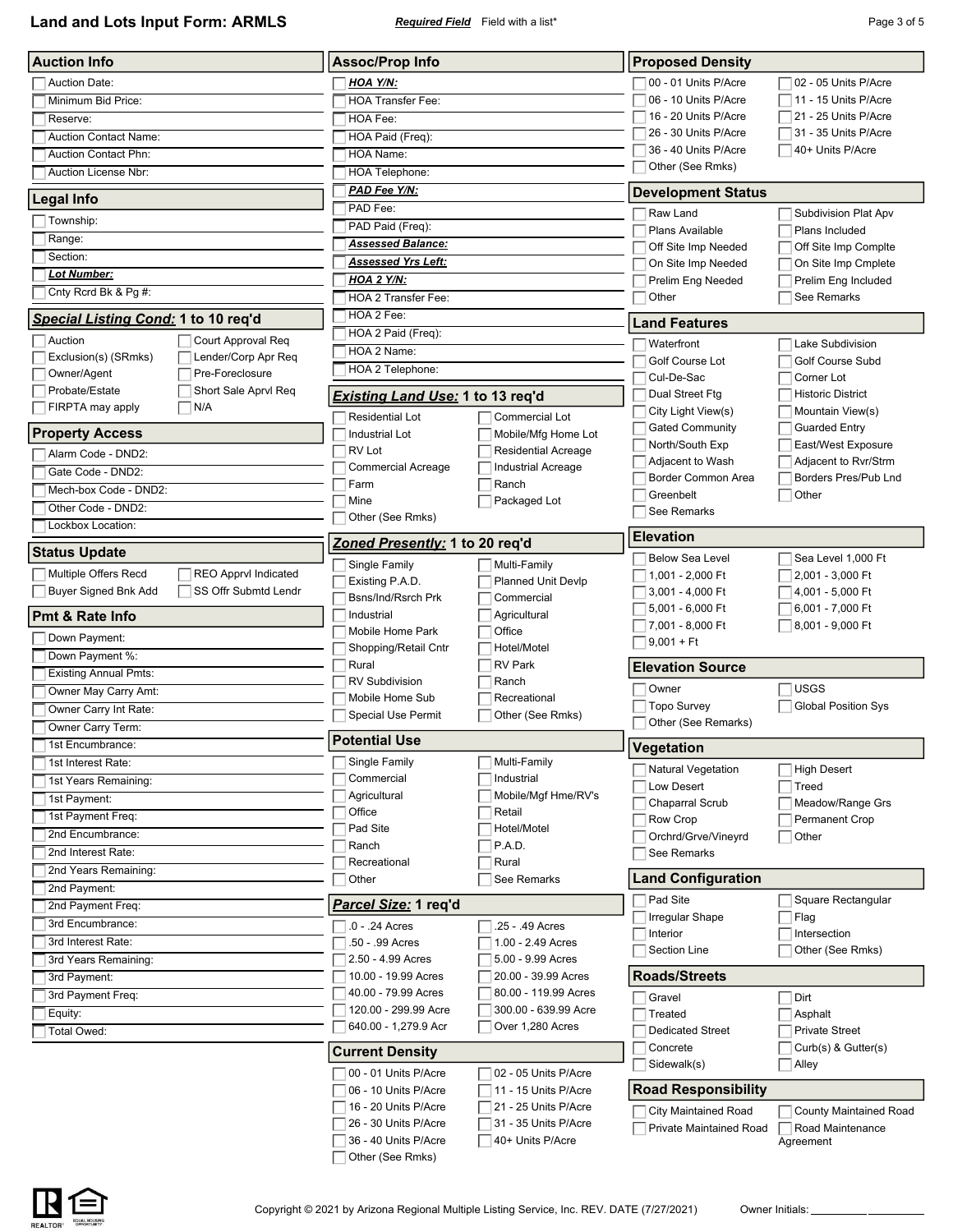**Land and Lots Input Form: ARMLS** *Required Field* Field with a list\* **Page 4 of 5** Page 4 of 5

| <b>Traffic Count</b>                   |                           | Gas: 1 to 11 req'd                        |                                       | <b>Existing 2nd Ln Trms</b>         |                             |
|----------------------------------------|---------------------------|-------------------------------------------|---------------------------------------|-------------------------------------|-----------------------------|
|                                        |                           |                                           |                                       |                                     |                             |
| Up to 5,000                            | 5,001 to 15,000           | SW Gas                                    | City Gas                              | Assume-No Qualify                   | Assume-Qualify              |
| 15,001 to 25,000                       | 25,001 to 35,000          | Underground                               | Propane Bottled                       | Non Assumable                       | <b>Balloon/Call Prvisn</b>  |
| 35,001 to 50,000                       | 50,001 to 75,000          | Propane Piped                             | <b>Master Meter</b>                   | No Prepay Penalty<br>Not Applicable | Interest Only               |
| 75,001 to 100,000                      | 100,001 to 120,000        | Submetered System                         | <b>Individual Meter</b>               |                                     |                             |
| 120,001 to 150,000                     | 150,001 to 175,000        | <b>High Pressure</b>                      | None                                  | <b>Existing 3rd Loan</b>            |                             |
| 175,001 to 200,000                     | Over 200,000              | Other (See Rmks)                          |                                       | FHA                                 | ⊺VA                         |
| Unknown                                | Not Available             | Distance to Cable: 1 req'd                |                                       | Conventional                        | Farm Home                   |
| Other (See Rmks)                       |                           | None                                      | On Property                           | Private                             | Treat as Free&Clear         |
| Freeway/Highway                        |                           | Under 350 Feet                            | Within 1/2 Mile                       | Wrap                                | Other (See Rmks)            |
| Frontage                               | $\Box$ Up to 1 Mile       | Call Listing Office                       |                                       |                                     |                             |
| 1.1 - 2 Miles                          | 2.1 - 5 Miles             |                                           |                                       | <b>Existing 3rd Ln Type</b>         |                             |
| Over 5.1 Miles                         | Access                    | <b>Distance to Phone: 1 req'd</b>         |                                       | Fixed                               | Adjustable/Graduated        |
| Other (See Rmks)                       |                           | None                                      | On Property                           | Not Applicable                      |                             |
| <b>Railroad</b>                        |                           | Under 350 Feet<br>Call Listing Office     | Within 1/2 Mile                       | <b>Existing 3rd Ln Trms</b>         |                             |
| Rail Served                            | RIRd up to 1 Mile         |                                           |                                       | Assume-No Qualify                   | Assume-Qualify              |
| Railroad 1 - 5 Miles                   | Available                 | Distance to Water: 1 reg'd                |                                       | Non Assumable                       | Balloon                     |
| Other (See Rmks)                       |                           | On Property                               | Under 350 Feet                        | No Prepay Penalty                   | Interest Only               |
|                                        |                           | Within 1/2 Mile                           | Call Listing Office                   | Not Applicable                      |                             |
| Topography                             |                           | None                                      |                                       |                                     |                             |
| Level                                  | Laser Level               |                                           |                                       | <b>Existing Other Loan</b>          |                             |
| Gentle Sloping                         | <b>Steep Sloping</b>      | <b>Distance to Electric: 1 req'd</b>      |                                       | <b>Interest Only</b>                | <b>Balloon-Call Provisn</b> |
| Hillside                               | Rolling                   | On Property                               | Under 350 Feet                        | Not Applicable                      | Other (See Rmks)            |
| Existing Wash(s)                       | Mountainous               | Within 1/2 Mile                           | Call Listing Office                   | New Financing: 1 to 20 req'd        |                             |
| Cut                                    | $\sqcap$ Fill             | None                                      |                                       |                                     |                             |
| Other (See Rmks)                       |                           | Distance to Gas: 1 reg'd                  |                                       | Cash<br>Conventional                | ⊺CTL<br><b>SBA</b>          |
| <b>Existing Structures</b>             |                           | On Property                               | Under 350 Feet                        | Bond/IDA                            | Seller Approve Terms        |
|                                        |                           | Within 1/2 Mile                           | Call Listing Office                   | No Carry                            | Seller May Carry            |
| None                                   | Garage(s)                 | None                                      |                                       | <b>Rolling Option</b>               | Option                      |
| Shed(s)                                | Stable(s)                 |                                           |                                       | Wrap                                | Leaseback 1st               |
| Barn(s)<br>Abandoned                   | Corral(s)<br>Mobile Home  | <b>Distance to Sewer: 1 reg'd</b>         |                                       | Lease Option                        | Lease Purchase              |
| <b>Grain Storage</b>                   | Residence                 | On Property                               | Under 350 Feet                        | Owner May Lease Land                | 1031 Exchange               |
| Dairy                                  | Warehouse                 | Within 1/2 Mile                           | Call Listing Office                   | Trade                               | Trade(Personal Prop)        |
| <b>Billboard Sign</b>                  | Park Model(s)             | None                                      |                                       | Owner May Subordinte                | Other (See Rmks)            |
| Other                                  | See Remarks               |                                           |                                       |                                     |                             |
|                                        |                           | <b>Existing 1st Loan</b>                  |                                       | <b>OMC Payment</b>                  |                             |
| <i>Water:</i> 1 to 17 req'd            |                           | <b>FHA</b>                                | <b>VA</b>                             | Monthly                             | Quarterly                   |
| None                                   | City Franchise            | Conventional                              | Farm Home                             | Semi-Annual                         | Annual                      |
| Private Franchise                      | Community Franchise       | Private                                   | Wrap                                  | Principal & Interest                | $\Box$ Interest Only        |
| Domestic Well                          | Shared Well               | Treat as Free&Clear                       | Other (See Rmks)                      | Pediodic Prin Pmts                  | Balloon                     |
| <b>Hauled Water</b>                    | <b>Check Availability</b> | <b>Existing 1st Ln Type</b>               |                                       | Other (See Rmks)                    |                             |
| Wtr Rghts Grndfthrd                    | Irr Ditch(es)-Lined       | Fixed                                     | Adjustable/Graduated                  | <b>Special</b>                      |                             |
| Irr Ditch(es)-Unlnd                    | Irrigation Pipe           | Not Applicable                            |                                       | <b>REO Property</b>                 | <b>Estate Sale</b>          |
| Irrigation - Drip                      | Irrigation - Sprnkld      |                                           |                                       | <b>Incorporated Area</b>            | Unincorporated Area         |
| CAP                                    | Other                     | <b>Existing 1st Ln Trms</b>               |                                       | <b>Runway Access</b>                | <b>Economic Redvlpmnt</b>   |
| See Remarks                            |                           | Assume-No Qualify                         | Assume-Qualify                        | <b>Enterprise Zone</b>              | Have First Right            |
| <b>Well Share</b>                      |                           | Non Assumable                             | <b>Balloon/Call Prvisn</b>            | Accepting Back-Ups                  |                             |
| Well Share #:                          |                           | No Prepay Penalty<br>Fin Info Sub to Veri | Interest Only<br>All Asm Exist No Qlf | <b>Use Restrictions</b>             |                             |
| Sewer: 1 to 8 req'd                    |                           | Not Applicable                            |                                       | Designated Flood Pln                | <b>Deed Restrictions</b>    |
| Sewer - Public                         | Sewer - Private           | <b>Existing 2nd Loan</b>                  |                                       | $C.C.$ & $R's$                      | <b>Currently Leased</b>     |
| Sewer - Available                      | Sewer-In & Connected      |                                           |                                       | No Legal Access                     | Airport Flight Zone         |
| Septic Tank                            | Septic-In & Connectd      | <b>FHA</b>                                | VA                                    | Non Conforming Use                  | Hillside Ordinance          |
| No Sewer/Septic                        | Other (See Remarks)       | Conventional                              | Farm Home                             | <b>Retirement Only</b>              | <b>Existing Easement</b>    |
|                                        |                           | Private<br>Treat as Free&Clear            | Wrap<br>Other (See Rmks)              | Other (See Rmks)                    |                             |
| <u> <i>Electric:</i></u> 1 to 11 req'd |                           |                                           |                                       |                                     |                             |
| APS                                    | $ $ SRP                   | <b>Existing 2nd Ln Type</b>               |                                       |                                     |                             |
| <b>City Electric</b>                   | Underground               | Fixed                                     | Adjustable/Graduated                  |                                     |                             |
| <b>Master Meter</b>                    | Submetered System         | Not Applicable                            |                                       |                                     |                             |
| <b>Individual Meter</b>                | Solar                     |                                           |                                       |                                     |                             |
|                                        | <b>SSVEC</b>              |                                           |                                       |                                     |                             |
| Generator<br>None                      | Other (See Rmks)          |                                           |                                       |                                     |                             |

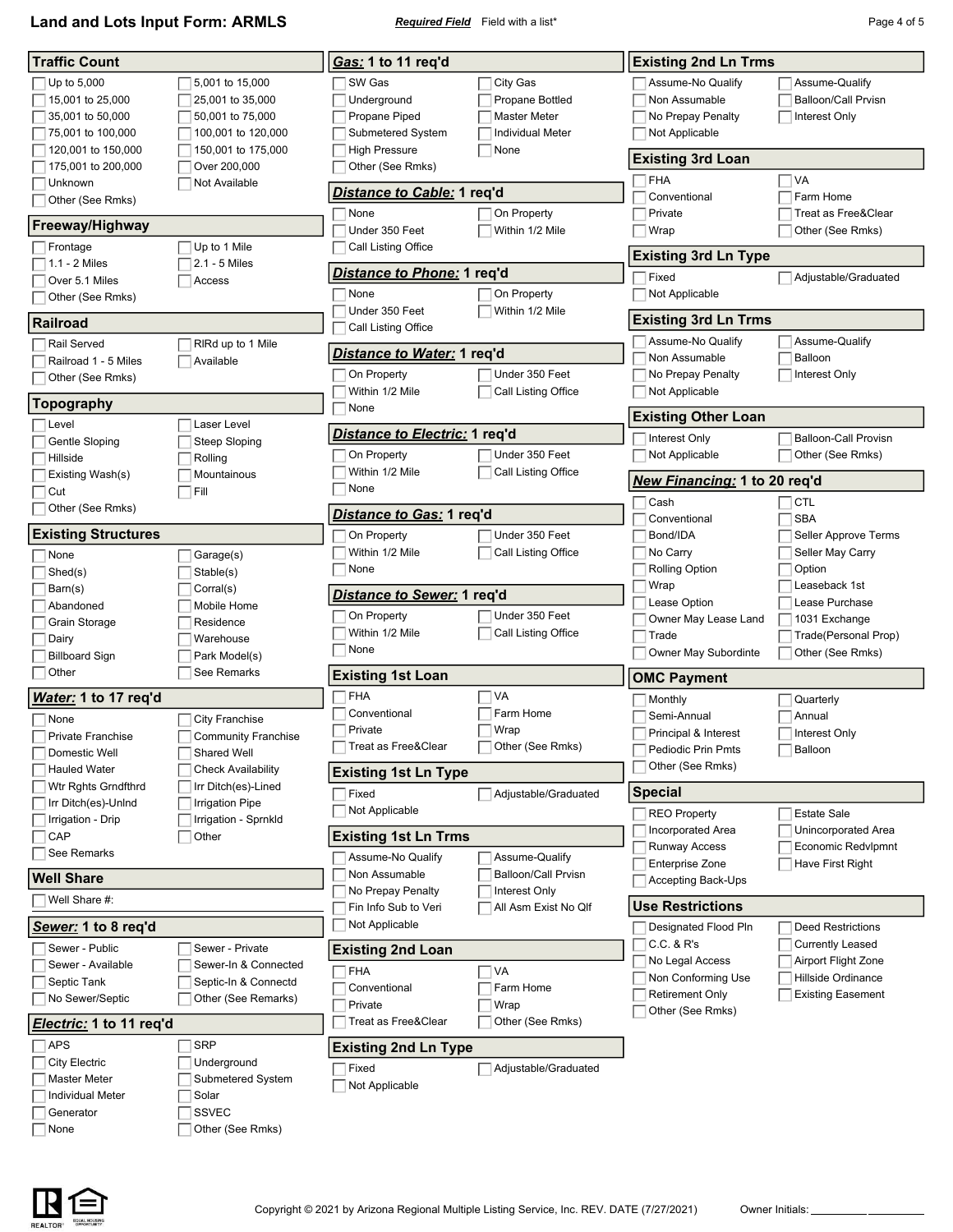| Reports/Disclosures: 1 to 18 reg'd                                                                                                                                                                                              |                                            | <b>Horse Features</b>                                                                                                       |                                                                                                 | <b>Fencing</b>                                                         |                                                          |
|---------------------------------------------------------------------------------------------------------------------------------------------------------------------------------------------------------------------------------|--------------------------------------------|-----------------------------------------------------------------------------------------------------------------------------|-------------------------------------------------------------------------------------------------|------------------------------------------------------------------------|----------------------------------------------------------|
| Soil Test<br><b>Percolation Test</b><br>Seller Prop Disc Stm<br>Archeological Site<br>Coastal Barrier Act<br>Appraisal<br><b>Boundary Survey Avlb</b><br><b>ALTA Survey Alba</b><br>Development Pln Aval<br>Special Assmnt Dist |                                            | Corral(s)<br>Barn<br>Arena<br>Hot Water<br><b>Commercial Board</b>                                                          | Stall<br><b>Tack Room</b><br>Auto Water<br><b>Commercial Breed</b><br><b>Bridle Path Access</b> | <b>Block</b><br>Chain Link<br>Wire<br>Security<br>Other                | Wood<br>Concrete Panel<br>Partial<br>None<br>See Remarks |
| Water Well Report<br>APOD/Bkup Avalb                                                                                                                                                                                            | Water Cap/Qualty Rep<br>ADA Compl Rpt Aval | Other<br>See Remarks<br>Occupant - DND2: up to 1                                                                            |                                                                                                 | <b>Contact Info</b><br>List Agt Primary Phn:                           |                                                          |
| Subdivison Rpt Exemp<br>Schd of Pers Prop Av<br>Well Disclosure<br>Vicinity of an Airport<br>Other (See Rmks)<br>$\Box$ None                                                                                                    |                                            | Vacant<br>Tenant                                                                                                            | Owner<br>Interim Occupant                                                                       | CoList Primary Phn:<br>Office Fax Number:                              |                                                          |
| <b>Environmental: 1 to 7 reg'd</b>                                                                                                                                                                                              |                                            | <b>Showing Instructions</b>                                                                                                 |                                                                                                 | List Agent Home Phn:                                                   |                                                          |
| Phase I Available<br>Phase II Available<br>Unathor Dump Site<br><b>Fuel/Chemical Tanks</b><br>Super Fund/WQARF/DOD None<br>Other (See Rmks)                                                                                     |                                            | Do Not Disturb<br>Drive By Only<br>Special Instructions See<br><b>Private Remarks</b>                                       |                                                                                                 | List Agent Hme Phn 2:<br>List Agent Cell Phn:<br>List Agent Cell Phn2: |                                                          |
|                                                                                                                                                                                                                                 |                                            | <b>Permission Required to Show:</b><br>To Schedule Showing:<br>Notify:<br>Primary Showing Contact:<br><b>ARMLS Lockbox:</b> |                                                                                                 | List Agent Ofc Phn2:                                                   |                                                          |
|                                                                                                                                                                                                                                 |                                            | <b>Non-ARMLS Lockbox:</b>                                                                                                   |                                                                                                 |                                                                        |                                                          |

## **Owner's Signature**

The undersigned Owner acknowledges and reaffirms that this Profile Sheet is an integral part of the Listing Contract between Owner and Broker, that all information in the Profile Sheet is true, correct and complete, that the Owner will promptly notify Broker if there is any material change in such information during the term of this Listing and that Owner will indemnify other persons for inaccuracies in such information as further provided in the Listing Contract. If there is a conflict between the Listing Contract and this Profile Sheet, the terms of this Profile Sheet shall prevail. Owner agrees to indemnify and hold Broker, all Boards or Associations of REALTORS®, ARMLS and all other brokers harmless against any and all claims, liability, damage or loss arising from any misrepresentation or breach of warranty by Owner in this Listing, any incorrect information supplied by Owner and any facts concerning the Property not disclosed by Owner, including without limitation, any facts known to Owner relating to adverse conditions or latent defects.

Sign on Property:

Owner **Date** 

Owner **Date** 

## **Listing Agent's/Broker's Signature**

The undersigned Agent/Broker represents and warrants that the information in and manner of execution of this Profile Sheet and the related Listing Contract comply in all respects with the Rules and Regulations of ARMLS and the Agent's/Broker's Board or Association of REALTORS®.

Listing Broker Date Communication of the Communication of the Communication of the Date Date Date Date Date